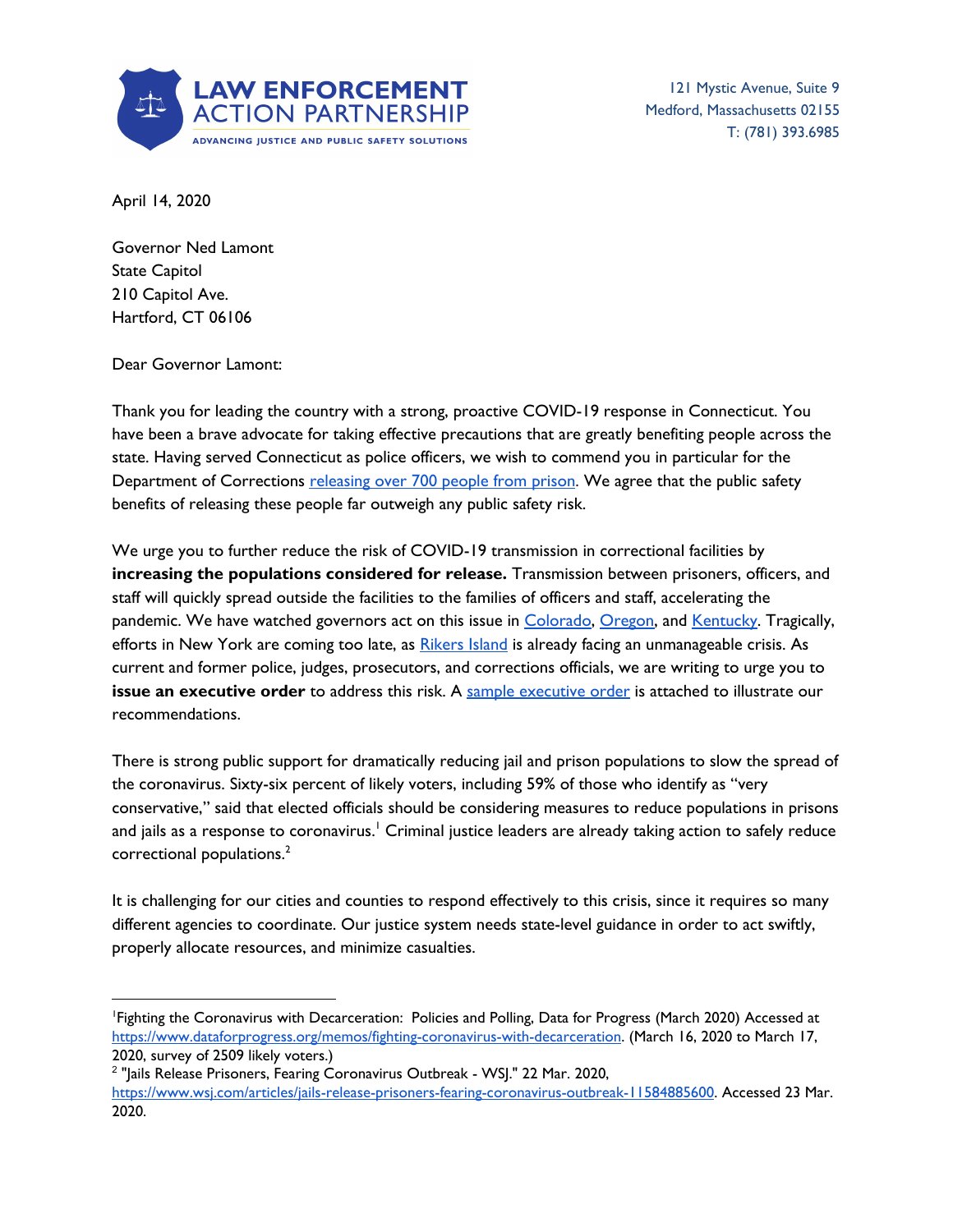

We write to you as the sole actor with the authority to achieve system-level results with clarity, consistency, and vision. We suggest three steps you could take right now to prevent the spread of COVID-19 in correctional facilities and beyond:

- 1. **Release medically high-risk people in state custodial facilities**. We urge you to use your clemency powers to begin a process of immediate review and presumptive release for all people identified by the CDC as particularly at-risk – older people and people with underlying health conditions or who are otherwise immune-compromised – whose sentences would end in the next two years and who do not pose a significant public safety risk.
- 2. **Reduce overall populations in state custodial facilities**. Using your clemency powers, begin a process of immediate review and presumptive release for:
	- a. anyone incarcerated for technical violations of probation or parole, and/or
	- b. anyone whose sentence would end in the next 180 days.
- 3. **Reduce medically high-risk and overall populations in local custodial facilities**. Direct local stakeholders, including police, prosecutors, and judges, to take concrete steps to reduce the intake of people into local custodial facilities. These steps would include:
	- a. stopping arrests for low-level offenses and issuing citations in lieu of arrest for other offenses,
	- b. suspending the use of cash bail and limiting pretrial detention to cases with a significant risk of flight or charges indicating high risk of violent reoffending, and
	- c. setting conditions of release that allow incarcerated people to care for family at risk for COVID-19.

The time for action is now. This pandemic is here, and it has made its way into our state's carceral facilities. Attached to this letter is a draft Executive Order that you could sign to immediately to address this crisis head-on.

Sincerely,

Chief Robert J. Hoffman (Ret.) Plainfield Police Department, CT

Captain Lawrence Hunter (Ret.) Waterbury Police Department, CT

Officer Sean Perez (Ret.) Hartford Police Department, CT